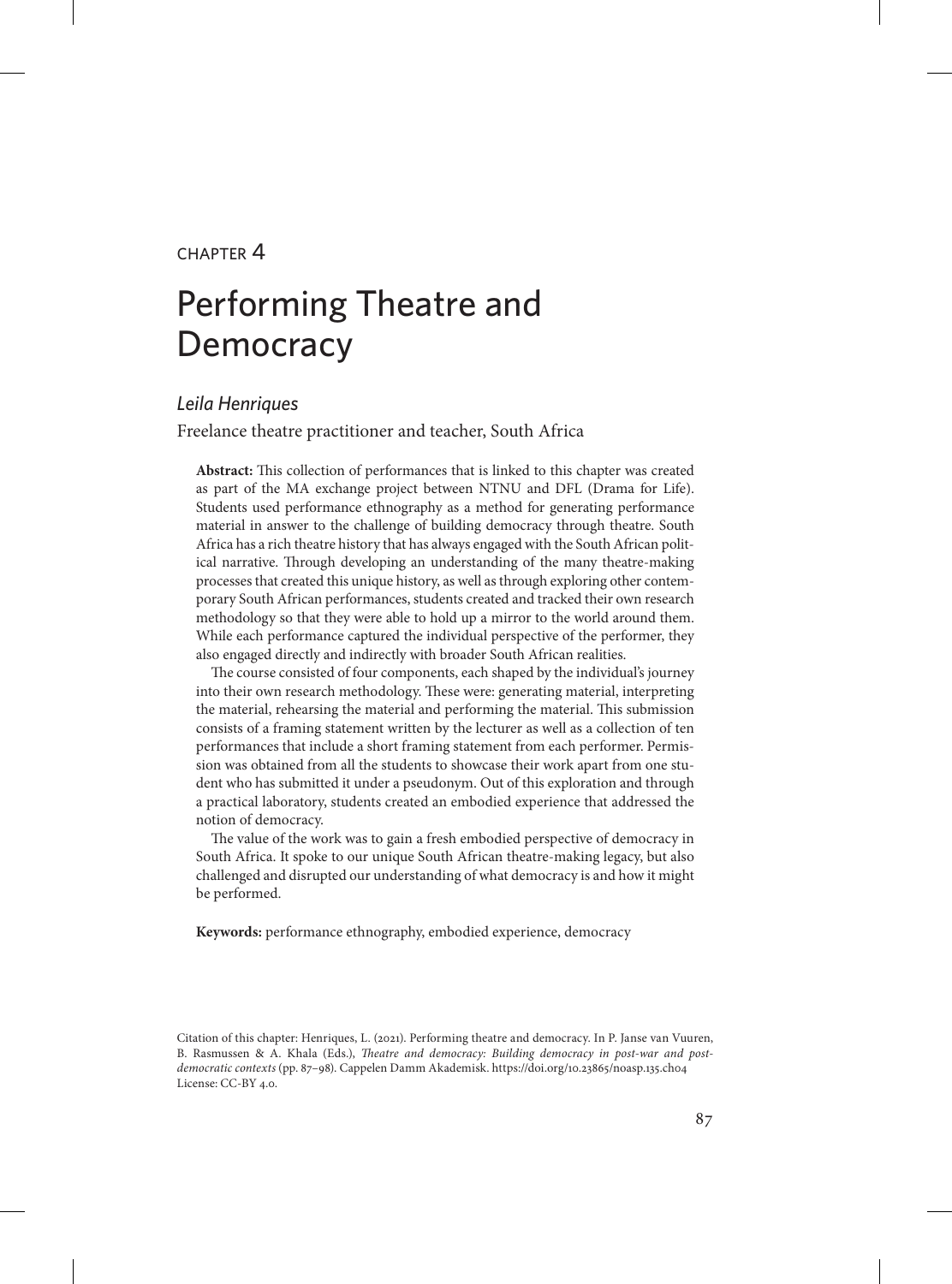# **Introduction**

"Democracy" is a contentious word with many different meanings and associations. The concept of "democracy" is also filled with contradictions. It evokes images of individual freedom within a world of majority rule, of the sacrifices we make in order to preserve our capacity to make choices in the future, and of countries and systems and peoples who all follow its basic precepts but experience entirely different results.

The concept of "democracy" was explored by two groups of students from two different democratic countries: South Africa and Norway. In 2019 and 2020, a student exchange took place between the Norwegian University of Science and Technology and the South African University of the Witwatersrand. As part of this exchange, Drama for Life (housed at the University of the Witwatersrand) received two Norwegian students in 2019 and one in 2020. These students joined the Performance Ethnography course at master's level. The theme of the work was "stories of democracy".

Each individual demonstrated a different understanding of "democracy" – of how choices are located in his or her life, or of how agency is affected by predetermined facts of birth, culture, gender and nationality. Through their research, the students provided us with diverse insights into the meaning of "democracy".

In this contribution, we provide a framework for the course in which we present a collection of pre-recorded student work that showcases creative explorations into stories of democracy. The work is part of the students' process that goes towards their final master's submissions. We invite the reader to consider the collection from this perspective and to explore the ways in which the students came to the issues of "democracy" from their own contexts, countries and experiences.

For the purposes of this research, it must be noted that "democracy" was understood in all its iterations. It was not defined merely as a political system, but also as individual agency, cultural freedom and conceptual understandings of "choice".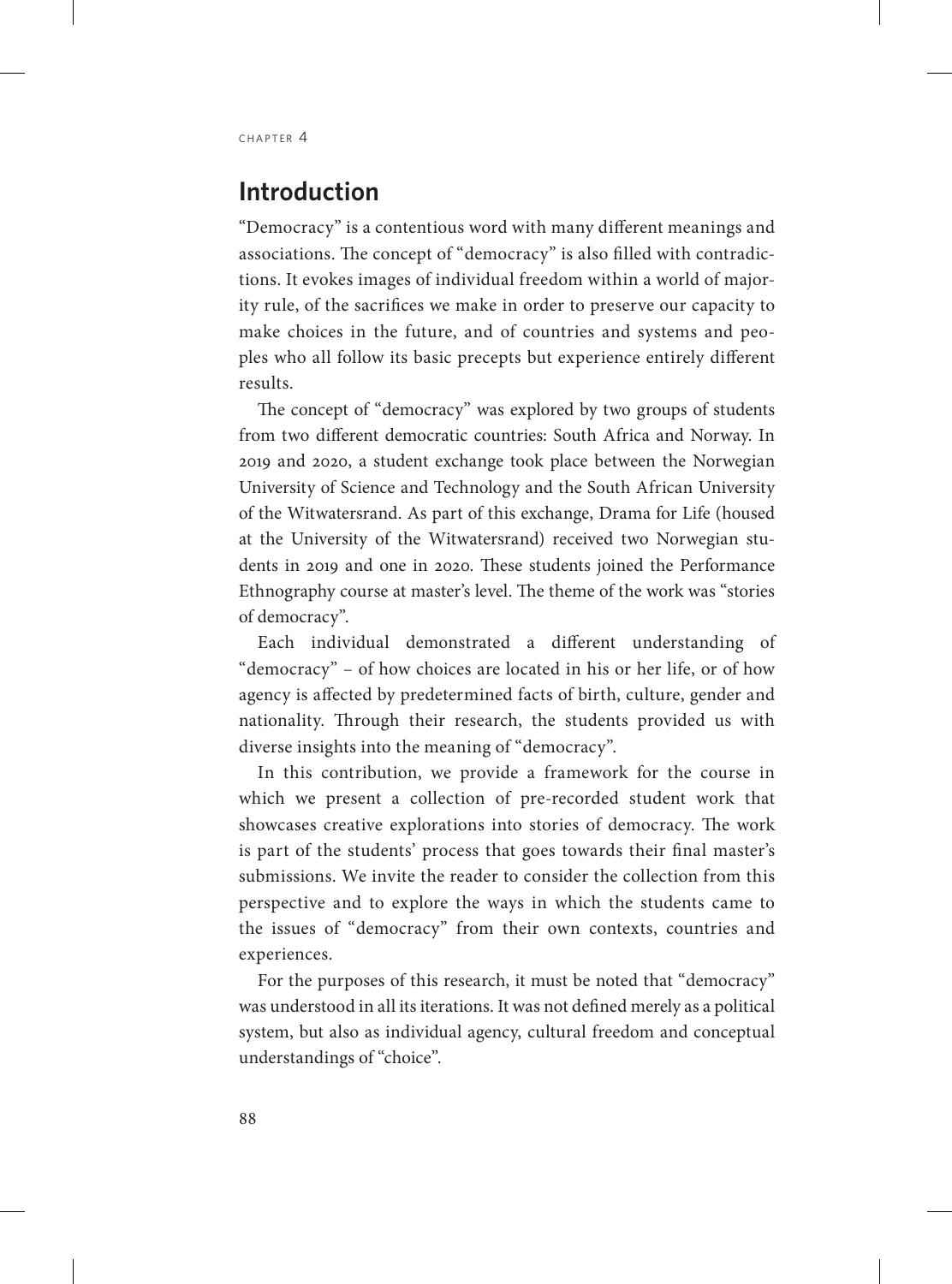### **Aims and purpose of the course**

The Performance Ethnography course encourages students to explore their own unique relationship with "democracy" by drawing on the world around them. It allows for a balance between theory and their own embodied knowledge, as well as provocation from site observation. Norway and South Africa are both democracies, yet how they function is very different. Theatre practices give researchers the opportunity to explore their own lived experiences of democracies. The collaborative exploration between the South African students and the Norwegian students afforded researchers a chance to interrogate universal ideas of democracies as well as on-the-ground individual realities.

The course also encourages students to explore different methods of working with "democracy" stories, investigating various forms that include verbatim performance, documentary performance, performance art and devised theatre. Through rehearsal, students use a performance laboratory to share their work with each other, receive feedback on the work from their peers and then return to rehearsal. Ultimately, students perform their work for a wider audience.

Some students located themselves deep within the research. They found their own very personal democracy story. South African students Tshepang Moticoe, Paul Noko, Bongani Malinga, Simphiwe Mbonambi, Grace Barnes and Hector Kunene all explored their own lived experiences in response to a "performed" democracy today. Whereas South African student Bongani Ngomane and Norwegian students Glenn Thomas Johansen, Nicole Smith (pseudonym) and Mirabelle Breidvik commented on democracy conceptually – questioning their understanding of and relationship with it.

### **Conceptual and theoretical frame**

The Performance Ethnography course pedagogy is embedded in the notion of the performance laboratory: a space of investigation, interrogation, experimentation and exploration. All creative tasks were backed up with theory so that students could reflect on the work they created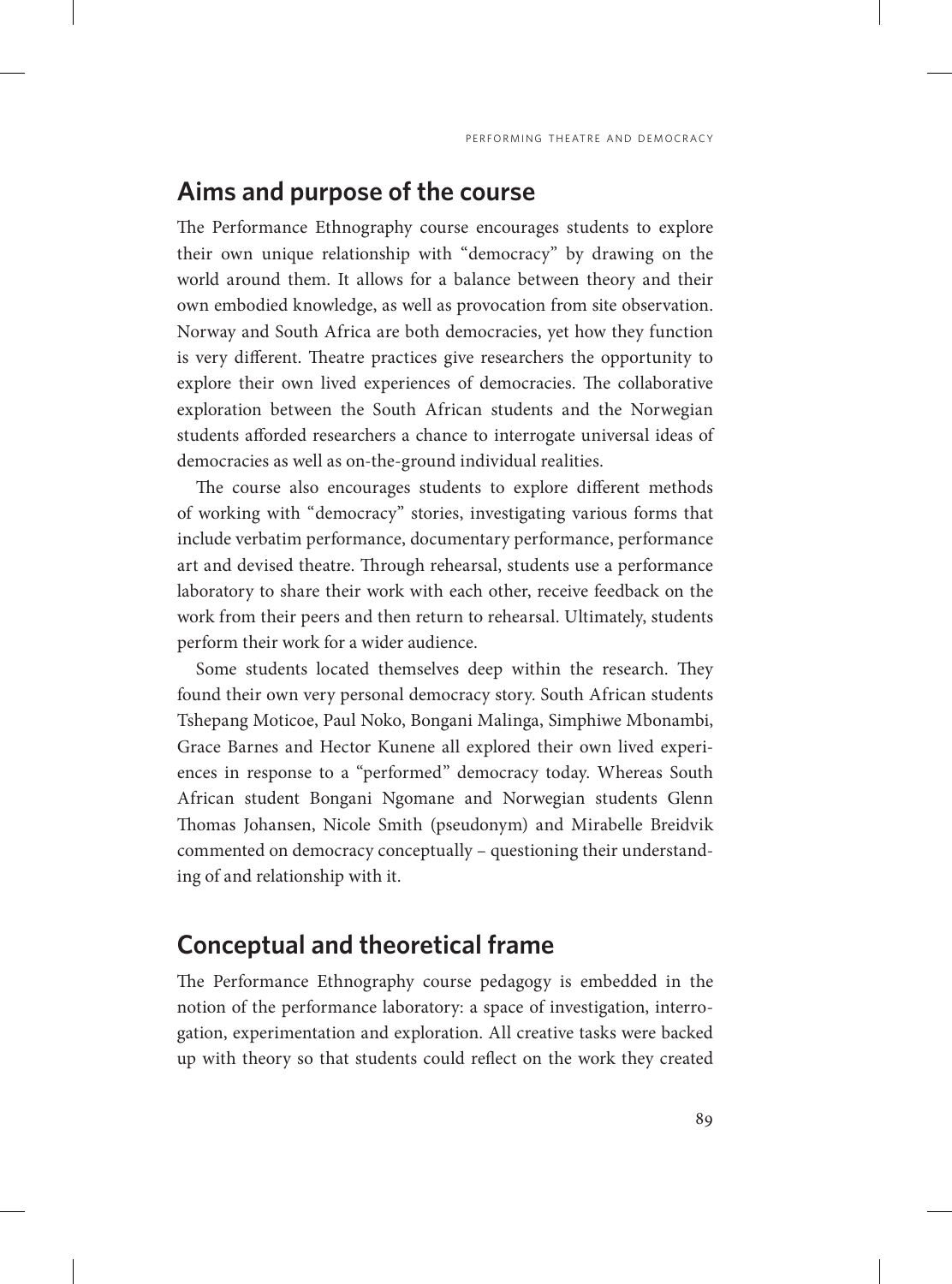through different theoretical lenses. Students were able to draw on theorists that were useful to their own investigations. I attach their reading lists at the end of the document. The readings fell into three groups, categorised according to purpose:

Group 1: those aimed at enhancing observation skills and performance choices;

Group 2: those aimed at providing an understanding of what performance ethnography means;

Group 3: those aimed at furnishing a case study of other performers' work that reflected notions of democracy.

# **My role**

In both years, my role was one of teacher-director. I facilitated a process that heightened the value of social research, explored different theatre-making methods and ultimately encouraged students to create performances about critical life issues, people and society that impact on democracy.

# **Emakhazeni**

In both 2019 and 2020, students engaged with the local municipality of Emakhazeni as a site of observation. Emakhazeni is unique in that it captures many of the issues that South Africa is facing today, but all in a small and accessible space. Students were able to observe life in the town Machadadorp and the township of Emothonjeni. Both are part of the larger Emakhazeni in the province of Mpumalanga. This small South African town served as a microcosm of South Africa. The Forgotten Angle Theatre Collaborative (FATC), which partners with Drama for Life, is situated in Emakhazeni. This too afforded students a unique opportunity to observe the work that FATC does in the community, as well as to collaborate with the interns working with FATC. Here they were able to share creative workshops. Emakhazeni gave the students a chance for quiet reflection and deep rehearsal work. This type of observation and stillness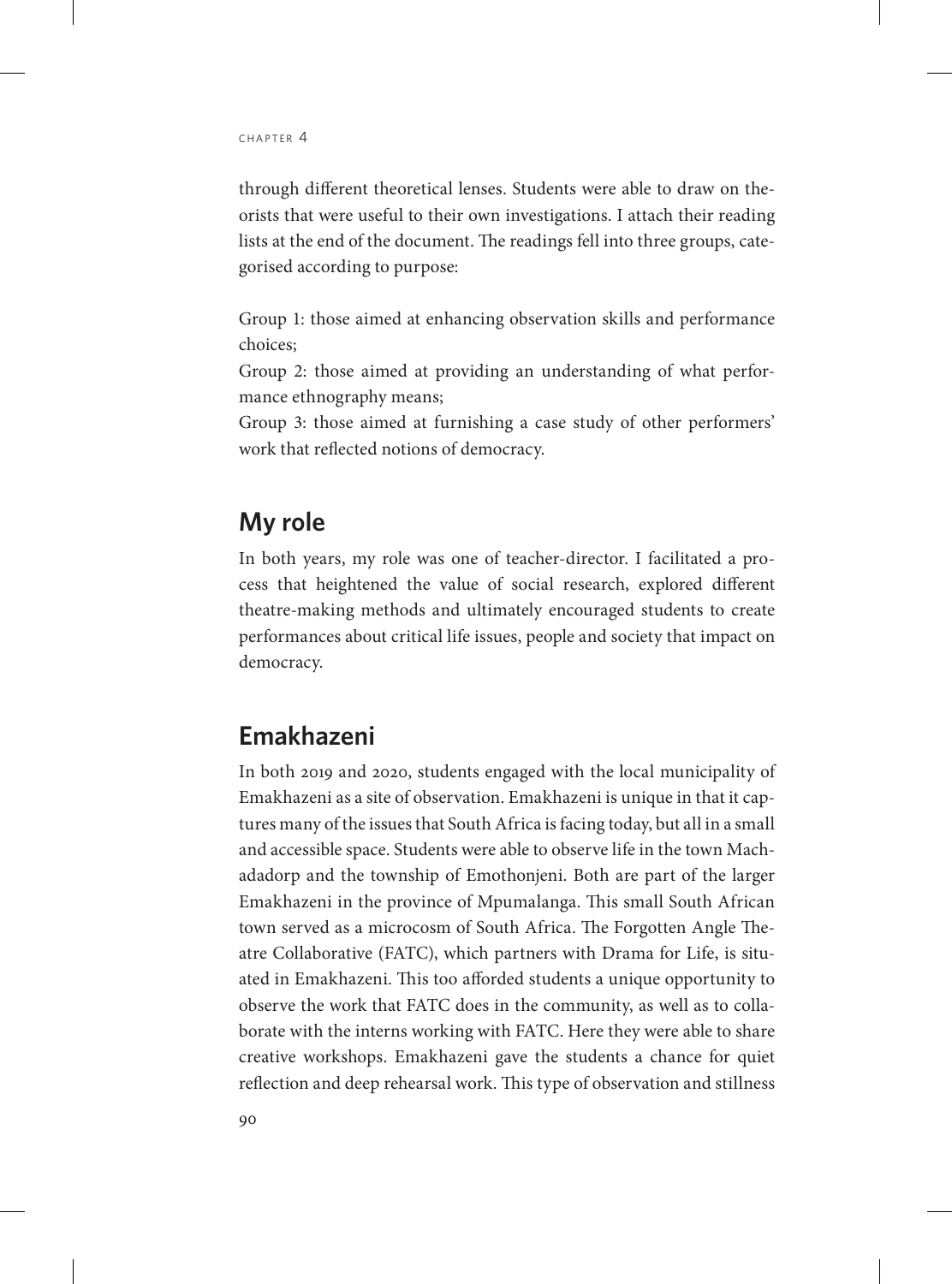was valuable in helping students to distil and practise their work, in a retreat-type space.

In 2019, at the start of their exchange, Norwegians Nicole Smith and Glen Thomas Johansen (whose work is featured here) travelled to Emakhazeni in rural Mpumalanga in order to conduct their creative site work. On return to the Wits campus, students performed the resulting work to peers and lecturers in a university studio.

Their South African counterparts performed at Emakhazeni during the "My Body My Space" festival, which occurred after the Norwegian students had returned to Norway. The "My Body My Space" festival is a street festival. Performances are site-specific, taking place all-over Emothonjeni and Machadadorp. The audience moves from site to site. The feeling is fluid, exciting and improvisational, changing all the time to accommodate responses from the audiences. While the two Norwegian performances were recorded in a studio at Wits University, the South Africans' performances at "My Body My Space" were not recorded.

In 2020, students from both countries visited Emakhazeni at the start of the course. The final performances occurred in different virtual settings due to the outbreak of COVID-19. The "My body My Space" festival was delayed. Thus, all works are recorded, and viewings took place online. All student work from 2020 is featured here.

### **Context of creation**

In both 2019 and 2020, unique circumstances affected the students' work. It is important to note what these were and how they were felt.

In 2019, the academic year began with the Fees Must Fall student protests. Students were protesting against the fee structure at South African universities. Lectures were disrupted and a choppy, volatile feeling was experienced on campus. Students were encouraged to enter into the fee debate. This dialogue provoked and challenged their understanding of what South African democracy was.

In March 2020, the Covid outbreak influenced the practicalities of the course. Lectures took place online and creative explorations had to occur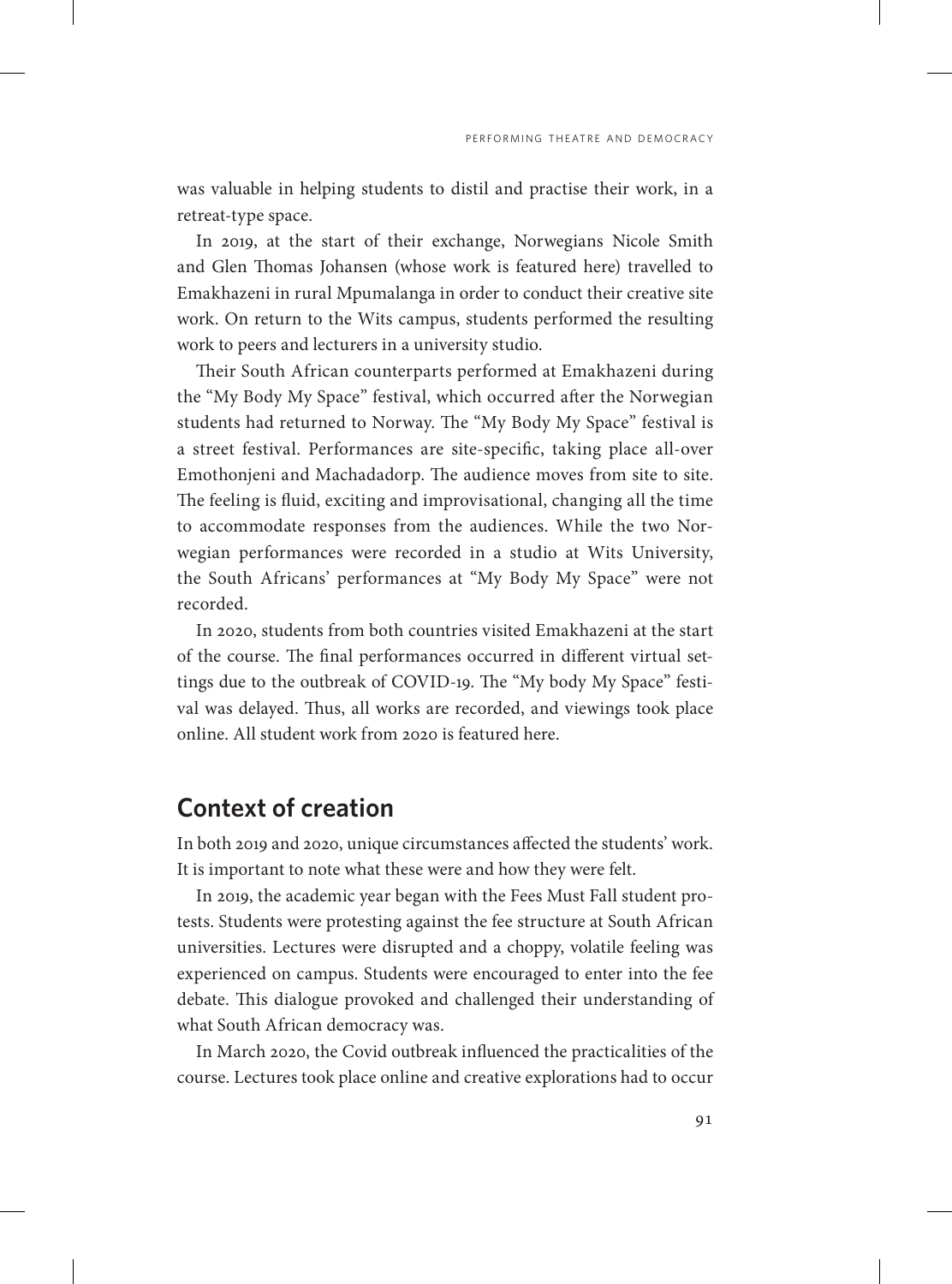in challenging conditions for the students. Some had little to no connectivity while others had no electricity. It was a difficult time – which can be felt in the tone and platform choices of the work.

However, despite the differing circumstances over the years, the work remains unique to the creator. The work cannot be easily boxed into annual categories of 2019 or 2020 as the responses from the students were fiercely individual, drawing on their own lived experiences.

#### **Practical component**

*Description of content: Performances* 

#### 2019

Five performances were created as a result of this process. They were performed in different sites around Wits and at the "My Body My Space" festival. It is interesting to see how individual responses to stories of democracy differed according to circumstance and performer. Due to the nature of the festival these were not recorded. Here are brief outlines of what they consisted of:

**Tshepang Moticoe** created a piece around the role indigenous games played in forming identity. She explored how indigenous games allowed her to access memories of playing as a child. She performed on the side of a rural road and used the spectators to play games with her. The games spoke to her identity and gave her an agency in her formative years. Through her work, Tshepang linked ritual to agency. She explored how using a set system of rules could facilitate a greater understanding of identity, and ultimately enhance personal freedom. All democracies involve a form of ritual at their core – rules aimed at providing a framework through which choice can be maximised, repetition and marking of change. Thus Tshepang's research wove together the concepts of democracy, choice and cultural ritual – themes often separated in theoretical understanding.

**Paul Noko** took the audience on a physical storytelling journey. We followed him from a small house, to a crèche and then to a school. The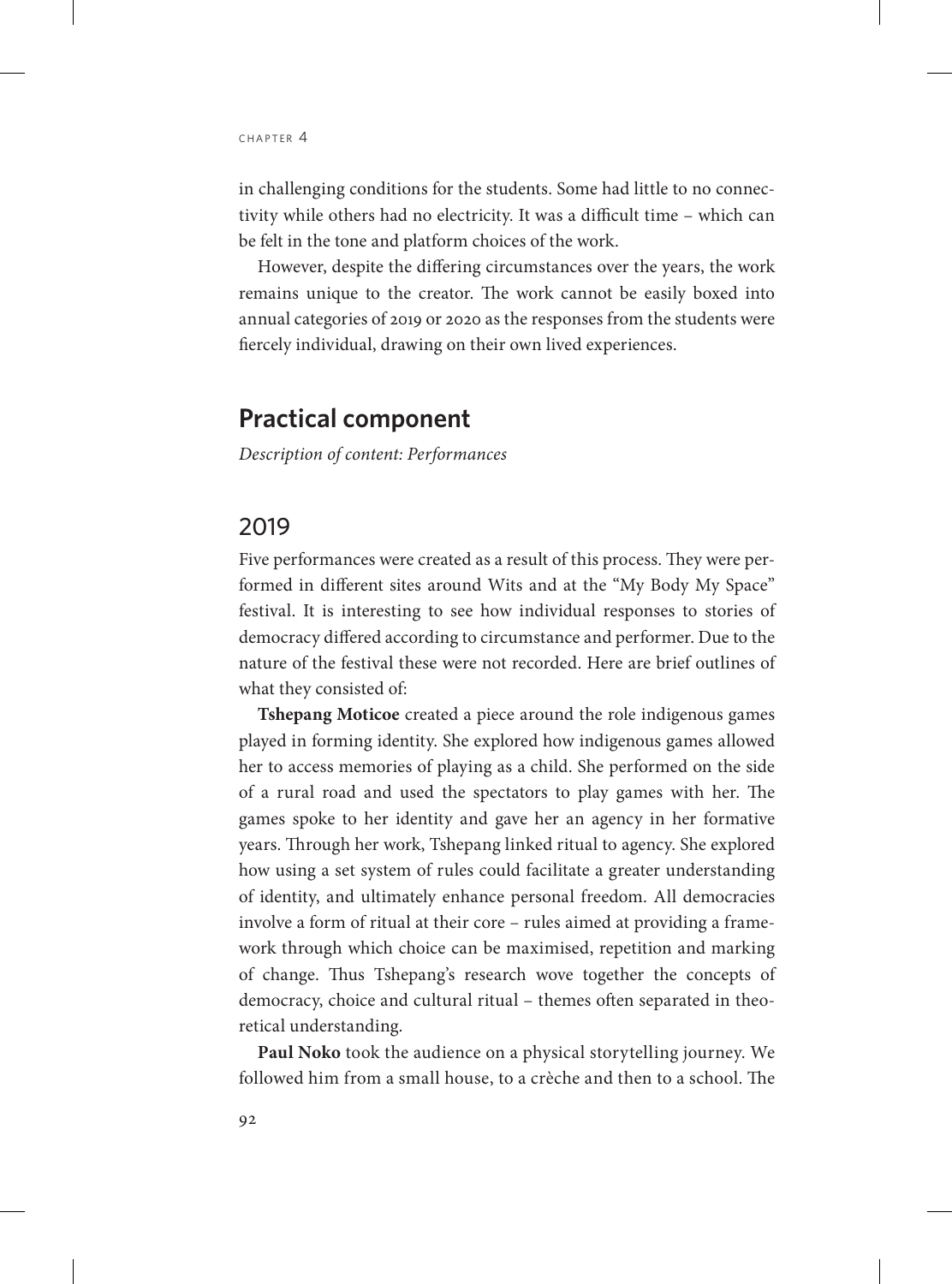audience paused with him at each relevant site. He told the story of his relationship with two friends from crèche and how their friendship developed as they grew. Starting from childhood, when they watched gangster movies together, moving towards adulthood, when they eventually became actual gangsters themselves. Eventually, a tragic event forced Paul to confront the reality of his life and choose a different path. Paul investigated the role early education plays in forming identity. He used traditional storytelling devices, intertwined with audience participation and site-specific provocation in taking us on this journey. The theme of democracy was present in his work in innovative ways. By using site-specific locations, he rooted his understanding of democracy in his life, and explored the ways in which location and circumstance direct our freedom and pressure us to conform to preestablished patterns of behaviour. The result is a deeply personal investigation into democracy.

**Bongani Nicholas Ngomane** explored priesthood in South Africa. He investigated false prophets and their effect on their congregation. He examined the theory of priesthood and the performative quality they use to transfix their audience. He questioned African mythology, juxtaposing it with current popular Christianity. He performed on the street in Emthonjeni as well as the Origins Centre at Wits. His work explored democracy by looking at the relationship between religious leaders and the community they serve. An examination of this dynamic can have broader implications for power relationships that exist in democracies. By looking at the interaction between Christianity and African mythology, he also interrogated the relationships between different cultures, and how they can give birth to new forms of belief and practice – even if their source was one built on a lack of choice and coercion.

The remaining two performances were recorded, the links can be accessed below. They took place in the Emakaya theatre at Drama for Life. Here are the brief outlines of these performances.

**Glenn Thomas Johansen** questioned the democratic process of voting. He held a mock election where there were no actual choices. The audience were asked to choose from three small films that he had made.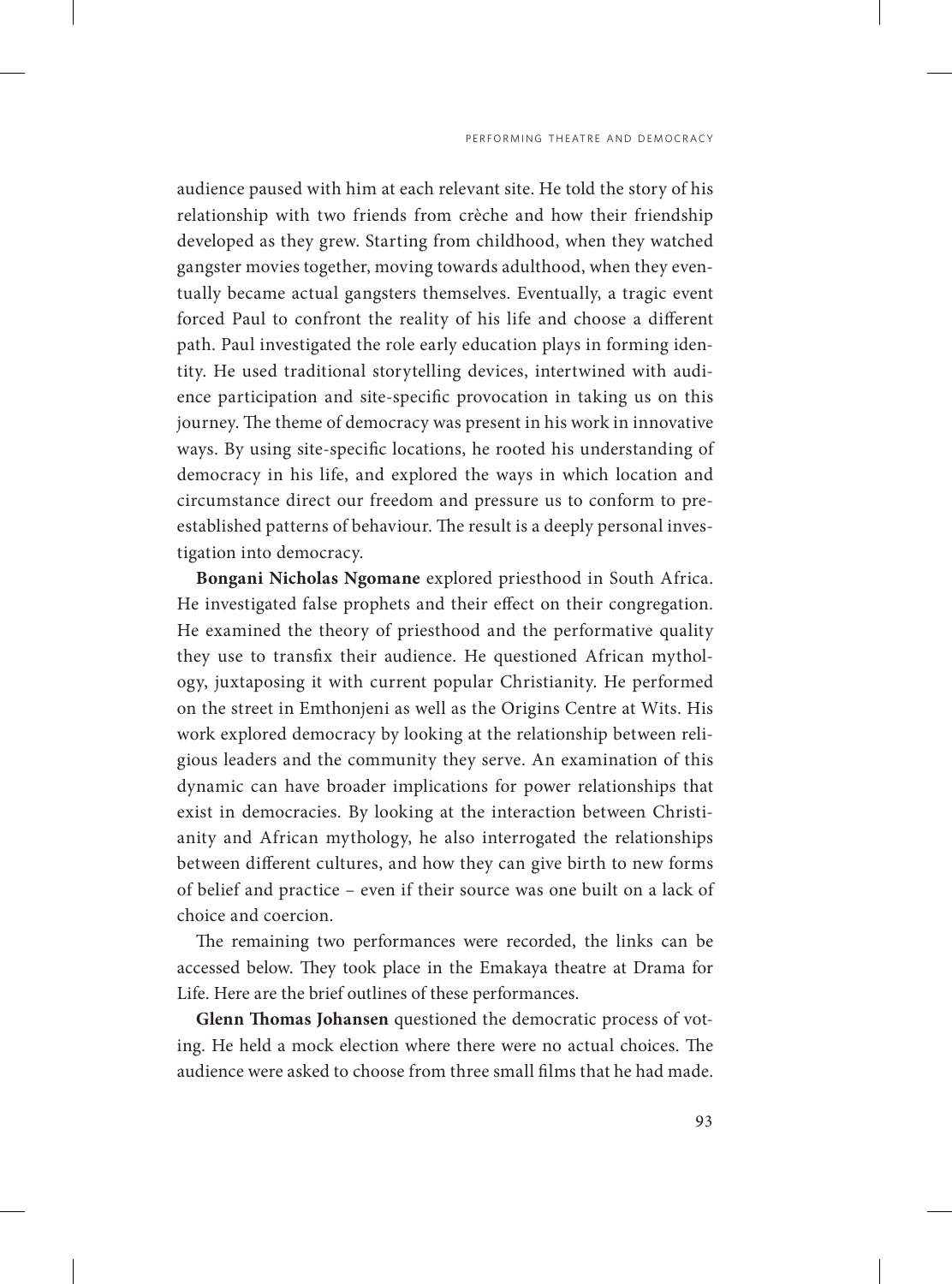They knew nothing about the content of the film and they did not know what they were voting for. The audience viewed two of the films, both exploring Johannesburg from different positions. They never got to see the third film and had no idea what they were missing out on – commentary on the fact that democracy requires knowledge as a precursor for genuine choice. Glen assumed a joker-clown character who held the election. (Link to **"**Democracy In Practice" by Glenn Thomas Johansen: https://youtu.be/UHFQHa-rYO8)

**Nicole Smith** explored self-silencing in a democracy. Every time she tried to speak, she found herself mute. She had pages and pages of research that she had gathered, but she was unable to communicate it. She handed pieces of her research to the audience, fragments of observations of her time in South Africa. It was an exploration into whose voice is heard in a democracy and the courage needed to speak out. (Link to **"**7000 Words and Nothing to Say" by Nicole Smith (pseudonym): https:// youtu.be/3IF51DbiWoY)

#### 2020

In 2020, a further five performances were created.

**Hector Kunene** explored the impact of absent fathers on adolescents. His work was autoethnographic. Hector used video and re-created a scene from his childhood, examining democracy through the choices that others have made despite us – and how that shapes our own agency.

"[T]his is an autoethnographic exploration of absent fathers, more especially in the black community, through the use of applied theatre techniques. I use practice as research as an applied theatre practitioner and also as a reflexive practice practitioner. Here and there will be elements of facilitation in order to probe engagements and pave a way for interactive dialogue. The performance involves boys who discover their friend sleeping in the middle of the railway. They ask him to get up and they force him up as he complains. In his mind he is thinking of the train that might have taken his father to wherever he left to. He is grumpy and angry that they found him. The stones on his body are a symbol of him being below the surface and his body position underneath. This performance is an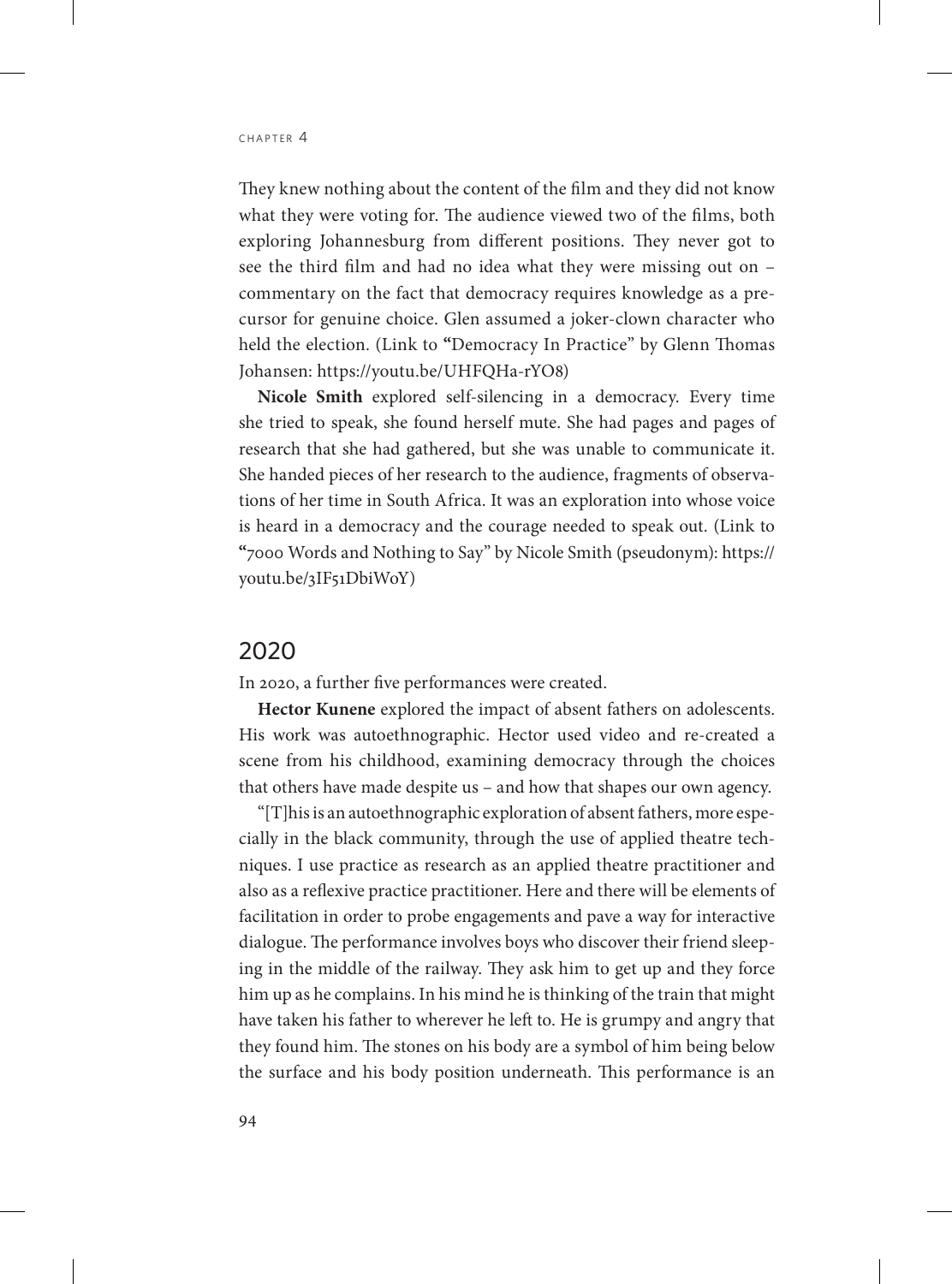exploration of the body feeling the pain, the body lying on top of the railway stones and other stones on top of the body. The heaviness of death and the death wish in his mind. The relief of being discovered on the verge of death and the exploration of feeling and tampering with death itself and dying dangerously." (Link to **"**Absent Fathers Research Exploratory" by Hector Kunene: https://youtu.be/rZogchNQ86w)

**Simphiwe Mbonambi** examined intergenerational relationships in the family structure and how these shifted and changed over time. She conducted an interview with her mother, examining the meaning of democracy through generations, and how the past underscores our relationship with choice. Her creative submission was captured on video and was autoethnographic.

**"**Exploring family and identity: What does family mean to you?My performance is a self-narrative shared between my mother and myself. I have chosen to focus on storytelling as my preferred medium for unfolding truth. Truth is a deeply personal and subjective experience to me, and I'm interested in where this type of personal reality comes from – my heritage, my identity – the origins of myself identification." (Link to **"**Rise up" by Simphiwe Mbonambi: https://youtu.be/sWQhyeiIGVs)

**Grace Barnes** used body knowledge to question performativity in gender. She emphasises the place that identity and gender structures have in influencing the choices we can make for ourselves – how this moulds the democratic landscape. Her work was autoethnographic. She used video and captured her bodily responses to performed femininity.

"Alt-Her' begins to look at the embodied experience that women encounter in everyday life to live up to certain gendered expectations. As an auto-ethnographic exploration, it considers the performativity of gender and draws attention to the repeated acts that inform appropriation of women's bodies and how they should look, act, dress and exist in the world. The performance calls for a return to the body and senses and unpacks my experience in living in a gendered body that is not defined by myself, but rather by the 'putting on' of shoes, this used as a metaphor to the idea of 'putting on a character' in order to present myself as acceptable to the world. This comes in the form of knowing by doing, that a consciousness of repeated acts allows the body to be aware of itself through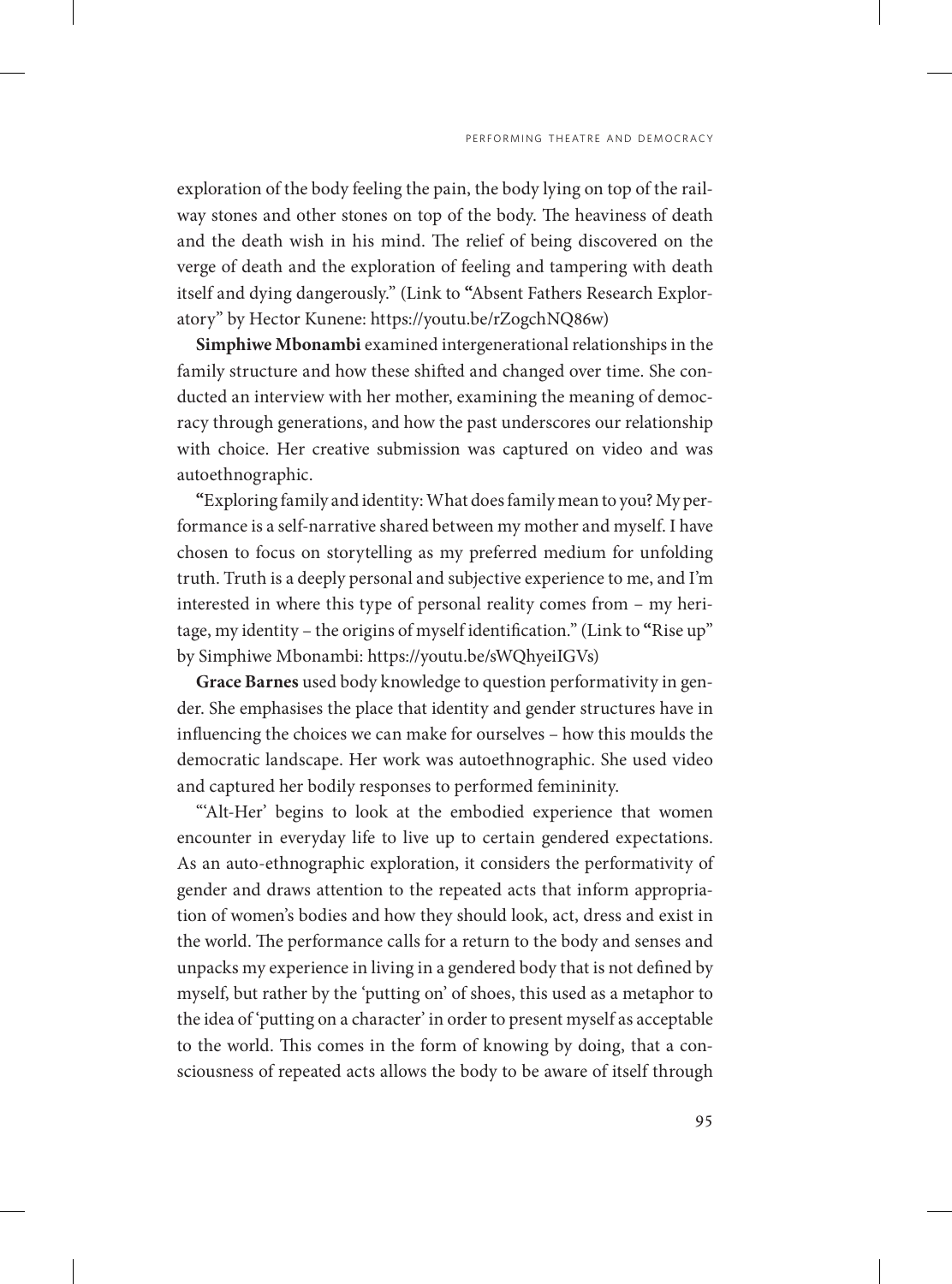the senses, memory and thought." – Grace Barnes (Link to "Alt-Her" by Grace Barnes: https://youtu.be/LuGDZjJ\_VNw)

**Bongani Malinga** disrupted notions of masculinity in rural South Africa. He presented a photo journal and unpacked the influence that masculine bodies have on the choices available to men in a democratic context. His work was auto-ethnographic, both personally and in his social context.

"The photo journal presented traces of the process I am currently undertaking and is made profound by the fact that I am at home. A place where I grew up and had ideas of who I am in relation to others formulated. Although the larger picture of my research is around testing out and teasing out that which is detrimental to the well-being of individuals one can classify as subaltern, I find that my current location affords me the opportunity to begin from the base. This is so that the frame is better prepared to stably undertake radical intervention through performance as a tool. It is necessary work for, if it were not done, I would be forgoing my own sense of agency. The assemblage of images seems to have negated home (the family house) but this choice communicates a contributory factor to this journal." – Bongani Malinga (Bongani Malinga's photo journal can be accessed in its entirety at: [https://press.nordicopenaccess.](https://press.nordicopenaccess.no/index.php/noasp/catalog/book/135) [no/index.php/noasp/catalog/book/135\)](https://press.nordicopenaccess.no/index.php/noasp/catalog/book/135)

Bongani Ngomane<sup>1</sup> created a public ethnographic discourse into democracy and poverty. He used video to capture the role poverty plays in a South Africa democracy.

"'Mr President' is the public ethnographic museum of illustration in the mind of the poor that serves to protest. It is a composition that exhibits images to illustrate the conditions that suppress the mindset of *abantu base kas'lam*. Through the pictures, a collage is used to create an abstract image of the mindset that bases the reality of *abantu base kas'lam*. The aim is to puzzle together the reality of the people from Ivory Park – to

<sup>1</sup> Bongani Ngomane was in both groups. In 2019, he joined as visiting creative researcher, not as registered student. In 2020, he was participating as registered student.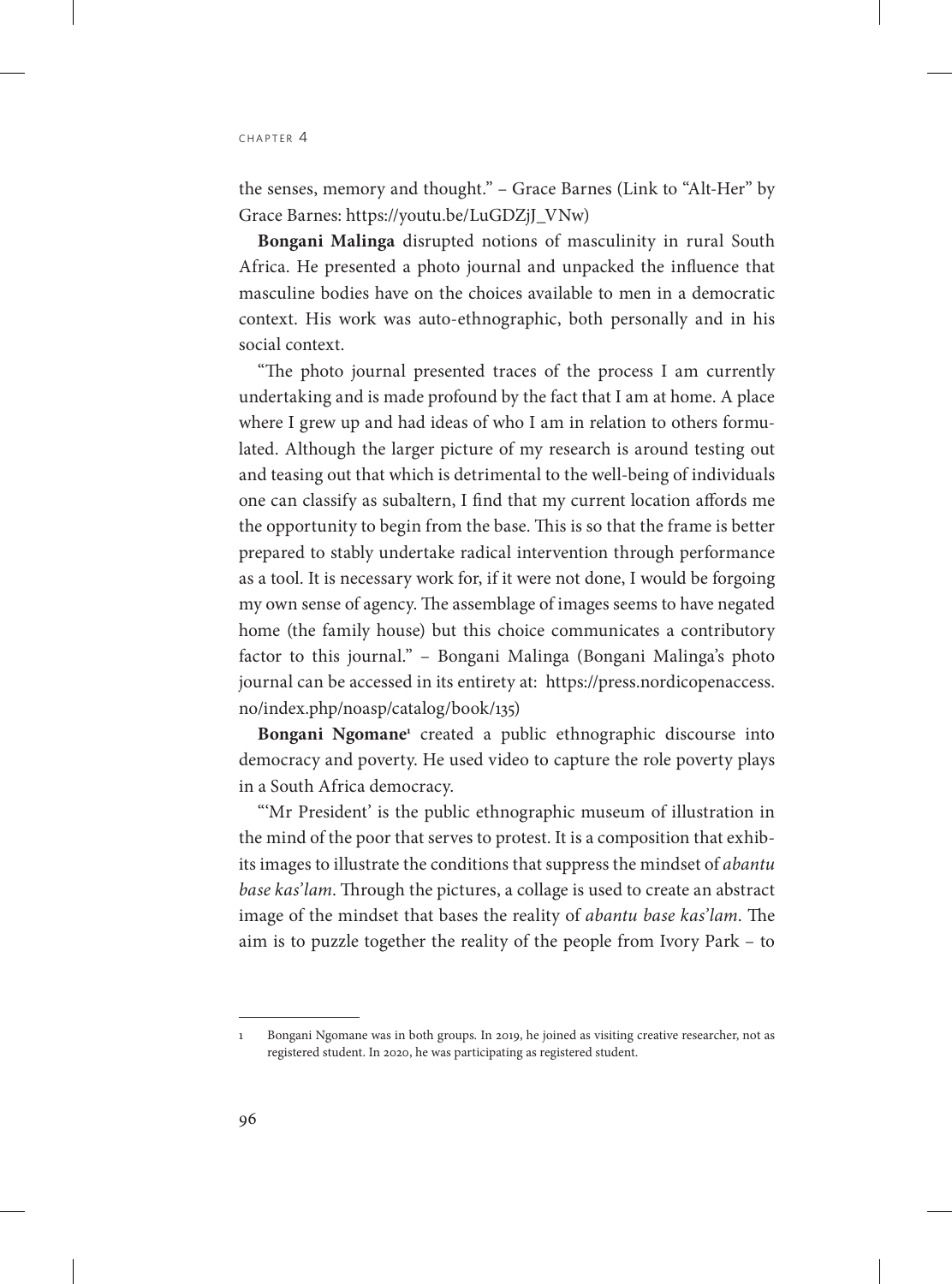create a museum to explore public ethnography as a form of protest in an arts-based methodology to disclose the invisible faith in democracy towards *abantu base kas'lam*." – Bongani Ngomane (Link to "Mr. President" by Bongani Nicholas Ngomane: https://youtu.be/84quRCzd3XM)

**Mirabelle Breidvick** explored the relationship between language and democracy.

"My intention was simply to highlight how democracy is a 'work in progress' and how the flaws of one type of democracy might not be flaws somewhere else." (Altschuler, 2006) "My wish is for the observers of this piece to start thinking for themselves and explore what democracy means for them and their community and country. We all have negatives and positives when living in a democracy; some want to change their existing democracy, some feel like they can't, and others do not wish to change it" – Mirabelle Breidvick (Link to "Somewhere Else" by Mirabelle Breidvick: https://youtu.be/aG\_qnLtgq6c)

# **Readings**

#### Performance and observation

Lecoq, J. (2006). *Theatre of movement and gesture*. Routledge. Stephanou, I. & Henriques, L. (2005). *The world in an orange*. Jacana. Conquergood, D. (2002). *Performance studies: Interventions and radical research*. Routledge.

Grotowski, J. (1968). *Towards a poor theatre*. Routledge.

#### Performance ethnography

Hall, S. (1997). *Representation: Culture representations and signifying practices*. Sage Publications.

Chang, H. (2008). *Autoethnography as method*. Left Coast Press.

Hadicke, S. & Nelhaus, T. (2001). *Performing democracy*. University of Michigan Press.

Schechner, R. (1994). *Environmental theatre*. Applause Books.

Schechner, R. (2002). *Performance studies: An introduction*. Routledge.